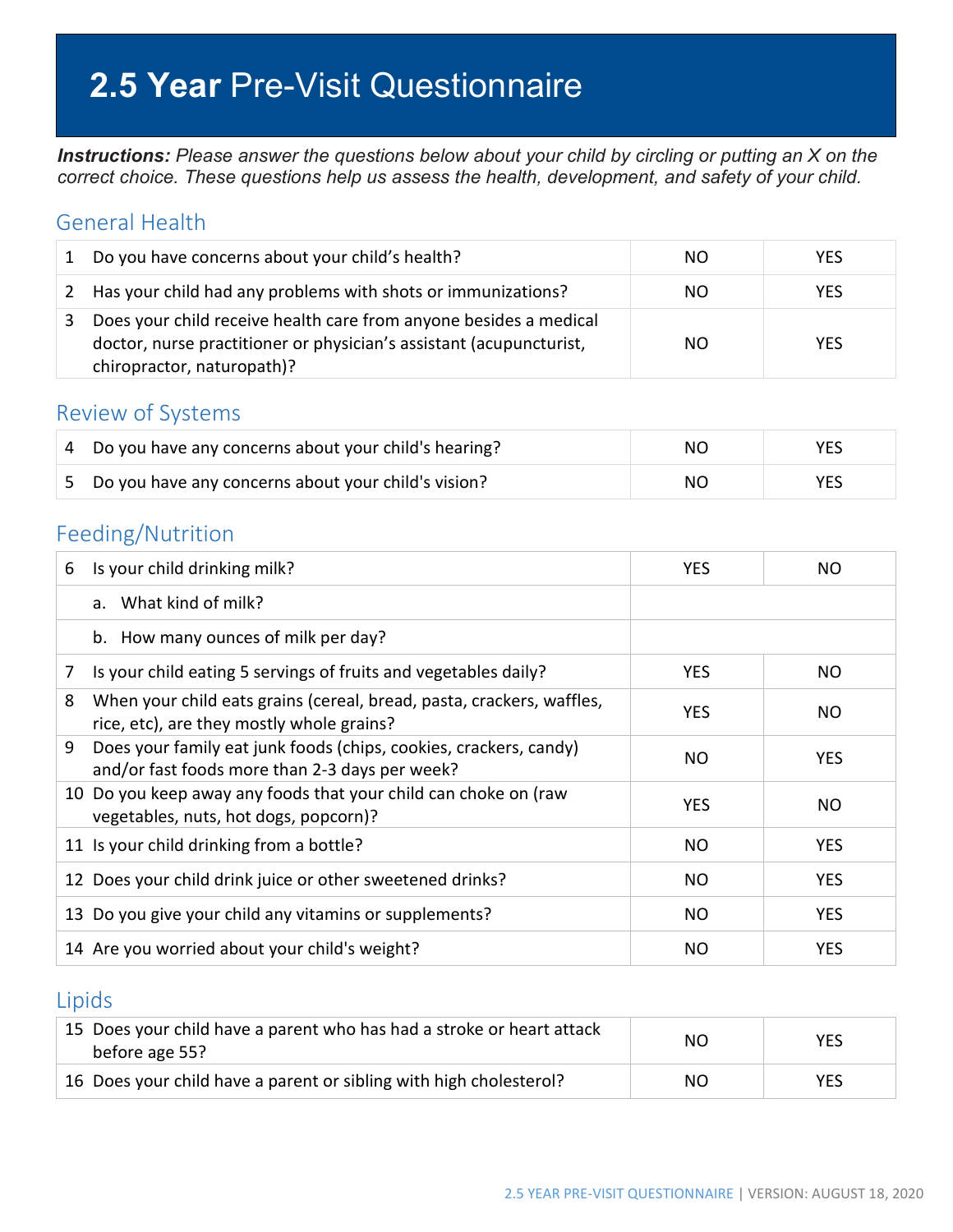## Oral Health

| 17 Does your child see a dentist at least 2 times a year?<br>(If your answer is yes, please skip ahead to #22)            | <b>YES</b> | NO.        |                 |
|---------------------------------------------------------------------------------------------------------------------------|------------|------------|-----------------|
| ANSWER #18-21 ONLY IF YOUR CHILD DOES NOT SEE A DENTIST                                                                   |            |            |                 |
| 18 Has any caregiver had cavities/dental decay in the past year?                                                          | NO.        | <b>YES</b> |                 |
| 19 Does your child drink something other than water from a cup<br>continually and/or snack frequently throughout the day? | NO.        | <b>YES</b> |                 |
| 20 Does your water contain fluoride or is your child on a fluoride<br>supplement?                                         | <b>YES</b> | NO.        | <b>NOT SURE</b> |
| 21 Do your brush your child's teeth with a fluoride-containing<br>toothpaste (size of a grain of rice) twice daily?       | <b>YES</b> | NO.        |                 |

# Elimination

| 22 Does your child have regular soft bowel movements (poop)?   | YES | NO  |
|----------------------------------------------------------------|-----|-----|
| 23 Have you started toilet (potty) training?                   | YES | NO. |
| 24 Does your child tell you when a diaper needs to be changed? | YES | NO. |

# Activity / Exercise / Screen Time

| 25 Does your child have screen time (smartphone, tablet, TV) more than<br>1 hour daily? | NO.        | <b>YES</b> |
|-----------------------------------------------------------------------------------------|------------|------------|
| 26 Does your child have bedroom access to screen time?                                  | NO.        | <b>YES</b> |
| 27 Do you read to your child every day?                                                 | <b>YES</b> | NO.        |
| 28 Does your child play actively for at least 1 hour per day?                           | <b>YES</b> | NO.        |

## Sleep

| 29 Does your child sleep through the night?                        | <b>YES</b> | NO.        |
|--------------------------------------------------------------------|------------|------------|
| 30 Do you have a bedtime routine?                                  | YES        | NO.        |
| 31 Does your child fall asleep on his/her own, in his/her own bed? | <b>YES</b> | NO.        |
| 32 Does your child snore more than a little?                       | NO.        | <b>YES</b> |

### Social Stressors

| 33 Have there been any major changes or stresses in your<br>family recently?                                    | NO. | <b>YES</b> |                  |
|-----------------------------------------------------------------------------------------------------------------|-----|------------|------------------|
| 34 Within the past 12 months have you worried that your<br>food would run out before you got money to buy more? | NO. | <b>YES</b> | <b>SOMETIMES</b> |